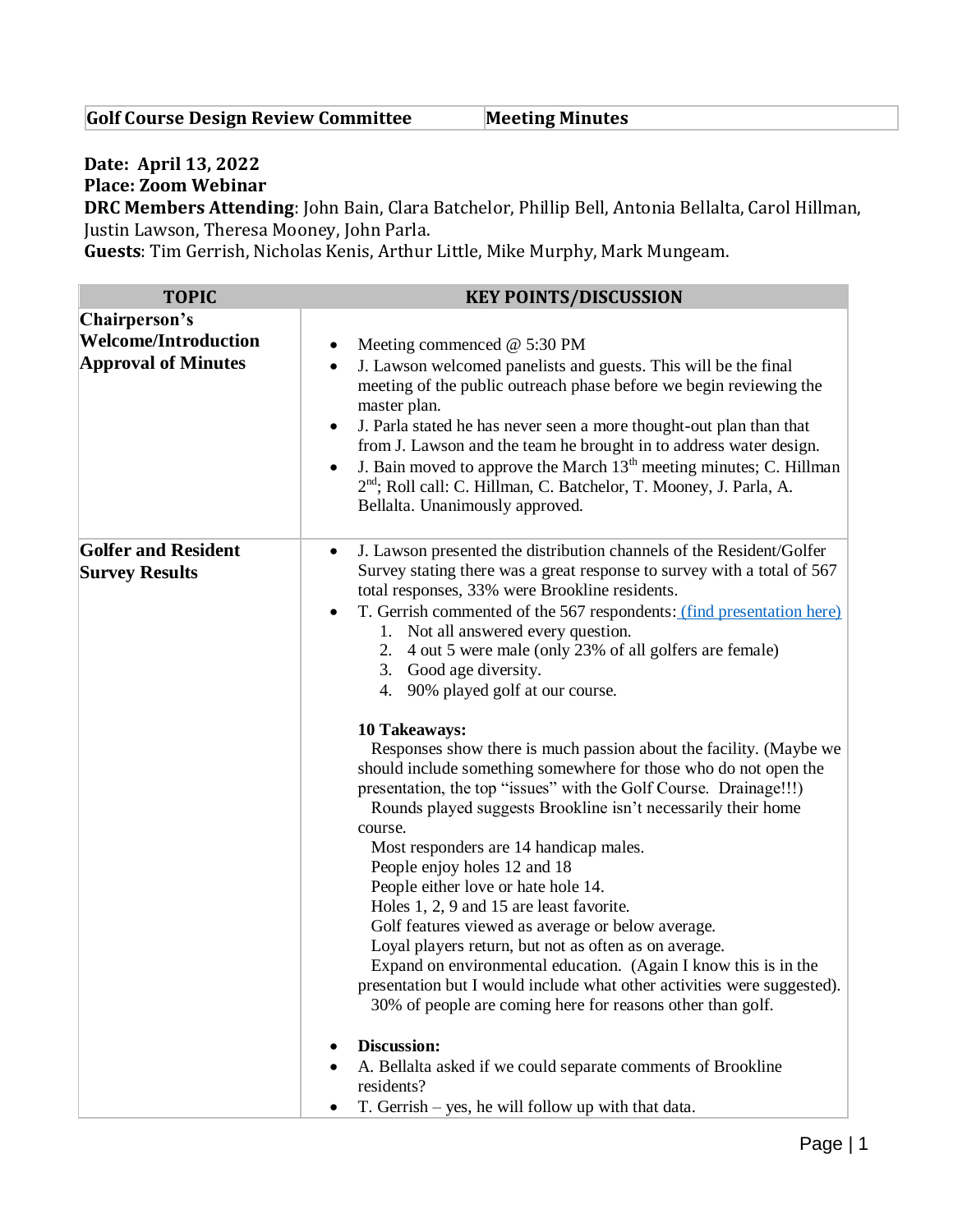|                                 | J. Parla emphasized the importance of showing non-golfers the spots<br>$\bullet$<br>on the course that they would be able to walk safely, out of harm's<br>way.                                                                                                                                                                                                                                                                                                                                                                                                                                                                                  |
|---------------------------------|--------------------------------------------------------------------------------------------------------------------------------------------------------------------------------------------------------------------------------------------------------------------------------------------------------------------------------------------------------------------------------------------------------------------------------------------------------------------------------------------------------------------------------------------------------------------------------------------------------------------------------------------------|
|                                 | M. Mungeam hoped to be able to create a proper walking trail but<br>doesn't think this is possible. Hard to loop it all around the course. A<br>loop trails and connections to Dane Park would make more sense<br>during winter months when golf isn't being played.                                                                                                                                                                                                                                                                                                                                                                             |
|                                 | J. Parla suggested a walking trail network. that the only way it<br>would be possible is if you could get some cooperation from TCC.<br>(Why is this in bold)??                                                                                                                                                                                                                                                                                                                                                                                                                                                                                  |
|                                 | C. Bachelor asked it would be important to know if those people who<br>had played here only a few times a year, did they play more times<br>other places, or are they just too busy to play golf in general?                                                                                                                                                                                                                                                                                                                                                                                                                                     |
|                                 | C. Hillman hopes we wouldn't put efforts to create a walking trail on<br>the golf course. Though she likes the path going around the course.                                                                                                                                                                                                                                                                                                                                                                                                                                                                                                     |
|                                 | A. Bellalta asked is there a time when the golf course is closed to<br>golfers.                                                                                                                                                                                                                                                                                                                                                                                                                                                                                                                                                                  |
|                                 | J. Lawson after dark it becomes a home to wildlife. Course is closed<br>on Monday mornings for maintenance. He sees many dog walkers, etc.<br>We only use the course for golf 9 months a year so there are times<br>when non-golfing activities can occur.                                                                                                                                                                                                                                                                                                                                                                                       |
|                                 | A. Bellalta commented the golf cart paths are not great per the survey.<br>J. Bain asked how we are able to track customers that come from out<br>of town?                                                                                                                                                                                                                                                                                                                                                                                                                                                                                       |
|                                 | J. Lawson Non-Brookline players came from Newton, Boston,<br>Needham, West Roxbury, etc.<br>J. Bain Are we attracting young people? Middle aged people?<br>٠                                                                                                                                                                                                                                                                                                                                                                                                                                                                                     |
|                                 | J Lawson responded during the day we do get quite a few retirees.<br>There is an influx of younger people with folks working from home<br>during COVID.                                                                                                                                                                                                                                                                                                                                                                                                                                                                                          |
| <b>Golf Course Update</b>       | M. Murphy stated the course is in decent shape though we are half-<br>$\bullet$<br>inch below average on rainfall. Greens came out well after the winter.<br>On the tees, grass is not coming out of dormancy. Wear from early<br>play is showing. Last year's heavy rainfall killed grass so there is<br>work to do to get them back in shape. Overall, the golf course is in<br>good shape.<br>He is extremely excited about the master plan and looking forward to<br>creating a world class facility. He stressed the restoration efforts will                                                                                               |
|                                 | be done at 100%.                                                                                                                                                                                                                                                                                                                                                                                                                                                                                                                                                                                                                                 |
|                                 | J. Bain praised M. Murphy's efforts in caring for this beautiful<br>course.                                                                                                                                                                                                                                                                                                                                                                                                                                                                                                                                                                      |
| <b>Forward Tee Presentation</b> | A. Little gave a quick background of his history as a golf course owner<br>where he rebuilt the tee system. He grew female participation from<br>15% to 35% and Junior play from 0% to 7.5%. He believes that tees<br>should match people's swing speeds. He suggested to provide a course<br>that is fun and comfortable for a wide spectrum of people. He<br>provided a copy of Brookline's current scorecard versus a proposed<br>scorecard. None of the courses that compete Brookline have these<br>kinds of tees. He expects more women, juniors, and older people will<br>play as a result of these changes better serving the community. |